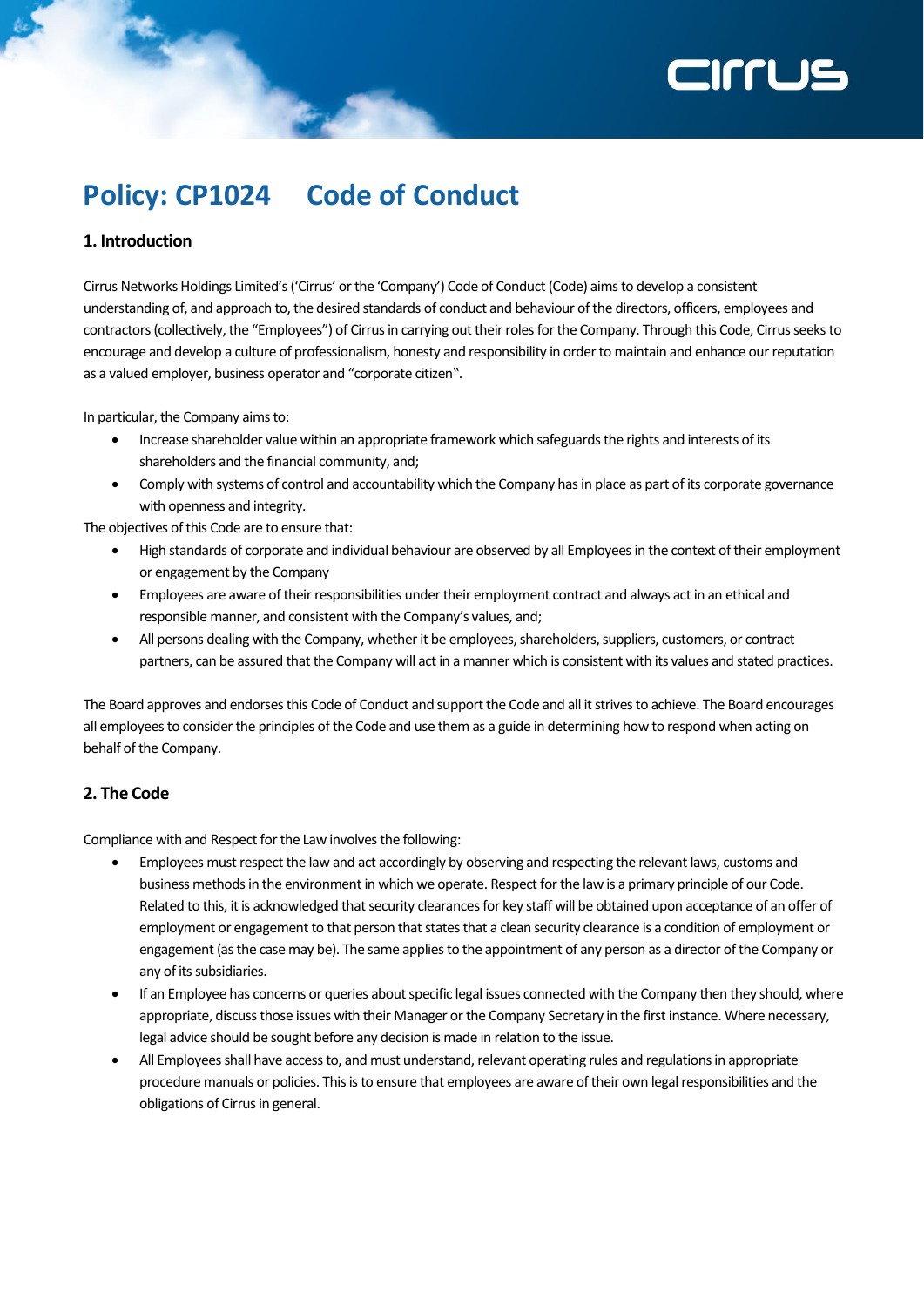# CIFFLIS

### **3. Professional Conduct**

Employees have a responsibility to maintain high levels of professional conduct. Each Employee should conduct their professional dealings with all people in an honest and fair manner, with integrity and respect. This should involve, as a minimum:

- Acting within applicable laws and all Company policies, particularly those that deal with matters covered by this Code, including equal opportunity and anti-discrimination laws
- Acting with courtesy
- Acting with fairness and respect in supervision
- Encouraging cooperation
- Fostering an environment where rational debate is encouraged, with a view to achieving shared goals
- Avoiding any level of violence or threats of violence in the workplace, including behaviour that might reasonably be perceived as bullying or intimidation in any form – verbal, physical or visual (including social media); Understanding and responding to the needs of Cirrus' broader stakeholders, including the community at large
- Dealing with suppliers, contract partners, joint venture partners and third parties in a way that is fair and unbiased and that does not involve deceptive or misleading practices, and;
- Not being a party to any bribery or corruption (directly or through intermediaries) in any business dealings (and related to this, maintaining accurate books, records and accounts that correctly reflect the true nature of all transactions. The Companies Anti-bribery and Corruption Policy provides further guidance on this matter.

#### **4. Occupational Health and Safety**

The Company is committed to providing a safe and healthy workplace, and to developing, maintaining and promoting safe and productive work practices in all aspects of its business. The Company is committed to complying with all occupational health and safety laws and regulations governing its activities.

The Company must take into account the impact of health and safety issues when making business decisions and must ensure that business decisions do not compromise our commitment to avoiding injury to people.

The Company's Safety and Health Policy is available from the Company Secretary.

#### **5. Disclosure of Company Information**

The Company is legally obliged to inform the Australian Stock Exchange (ASX), on a continuous basis, of any information concerning the Company that a reasonable person would expect to have a material effect on the price or value of the Company's shares.

The Company has a formal continuous disclosure policy which is available under the Corporate Governance section on the Company's website.

The Company Secretary makes disclosure in accordance with relevant obligations and must be alerted to developments that may call for disclosure.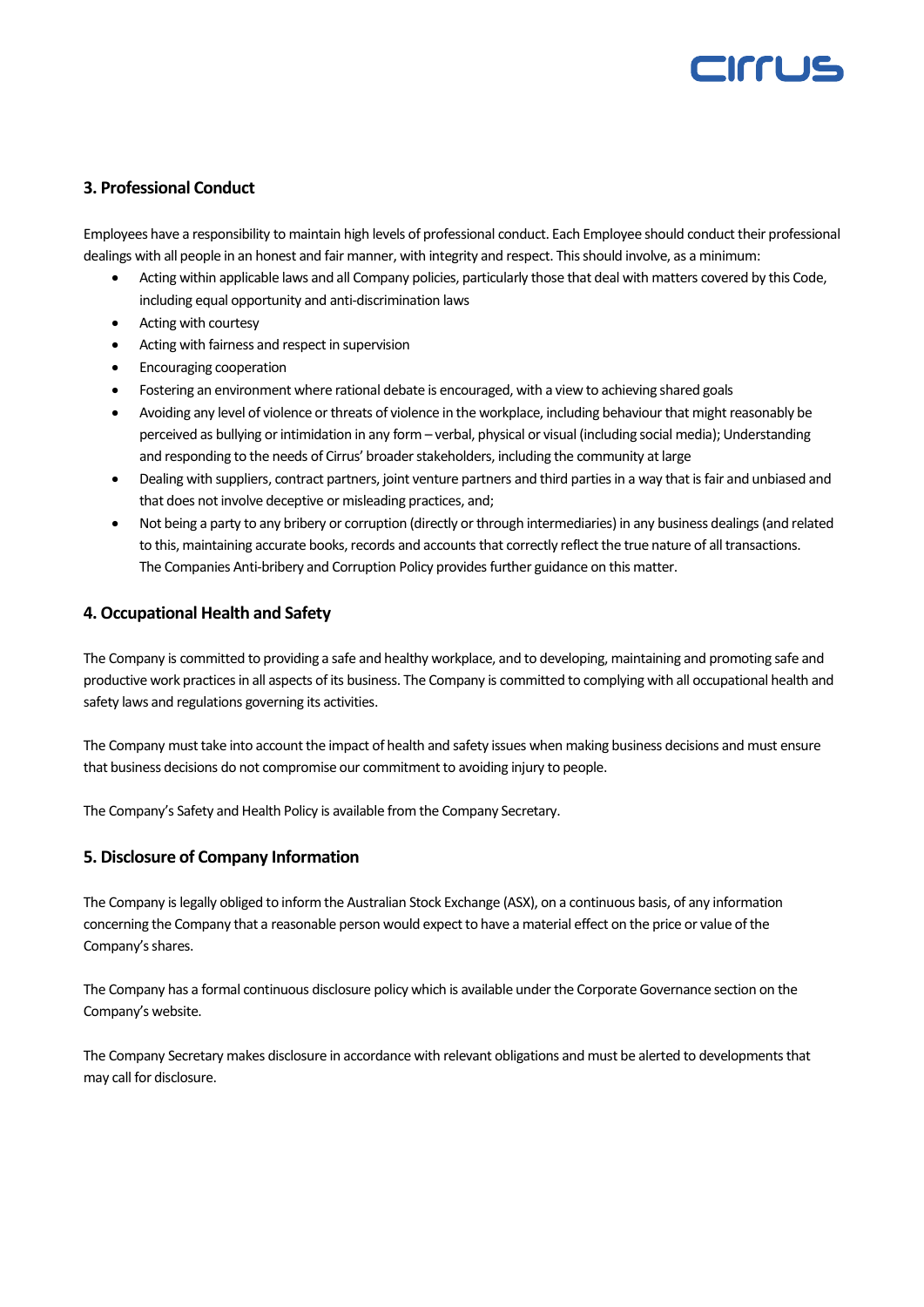

#### **6. Insider Information**

Cirrus has a formal Securities Trading Policy that is available under the Corporate Governance section of its website. This policy may place additional restrictions on certain Employees on top of the basic legal requirements discussed below. If an Employee has any queries in relation to trading in Cirrus shares they should contact the Company Secretary prior to trading.

Laws against insider trading in Australia make it illegal to deal in shares of a company while in possession of material information about the company which has not become public.

If Employees are in possession of information concerning the Company that is not generally available, and which a reasonable person would expect to have a material effect on the Company's share price, it is unlawful for them to buy, sell or otherwise deal in the Company's shares or to pass the information to someone you know may use the information to buy or sell the Company's shares.

A person does not need to be an Employee of the Company to be guilty of insider trading. The prohibition extends to dealings by Employees through nominees, agents or associates, such as family members, family trusts and family companies.

It does not matter how or where the person obtains the information. It does not have to be obtained from the Company to constitute inside information. There are very serious penalties, including possible imprisonment, for violation of these laws.

#### **7. Financial Controls and Records**

Accounting and financial records must be maintained which accurately reflect all Company transactions. There shall be no cash funds, bank accounts, investments or other assets which are not recorded or are inadequately recorded in the Company's accounting records.

Accounting and financial records must be adequately protected from destruction or tampering. Questions relating to accounting and financial records should be referred to the Chief Financial Officer. The accounting and financial records must also be retained for a sufficient period of time to meet legal requirements.

#### **8. Confidential/Private Information**

Unless previously published, the Company's records, reports, papers, processes, plans and methods are proprietary and confidential. Employees should not reveal information concerning such matters without proper authorisation.

The Company records may include personal information. Personal information is information or an opinion about an individual whose identity is apparent can be ascertained from the information or opinion. During the course of its activities, the Company may collect, hold and use personal information about suppliers of goods and services, customers, contractors and prospective and current Employees.

Any personal information must be managed in a professional and ethical manner and is not to be used for any purpose or disclosed outside the Company without the permission of the individual concerned, unless authorised or required by law.